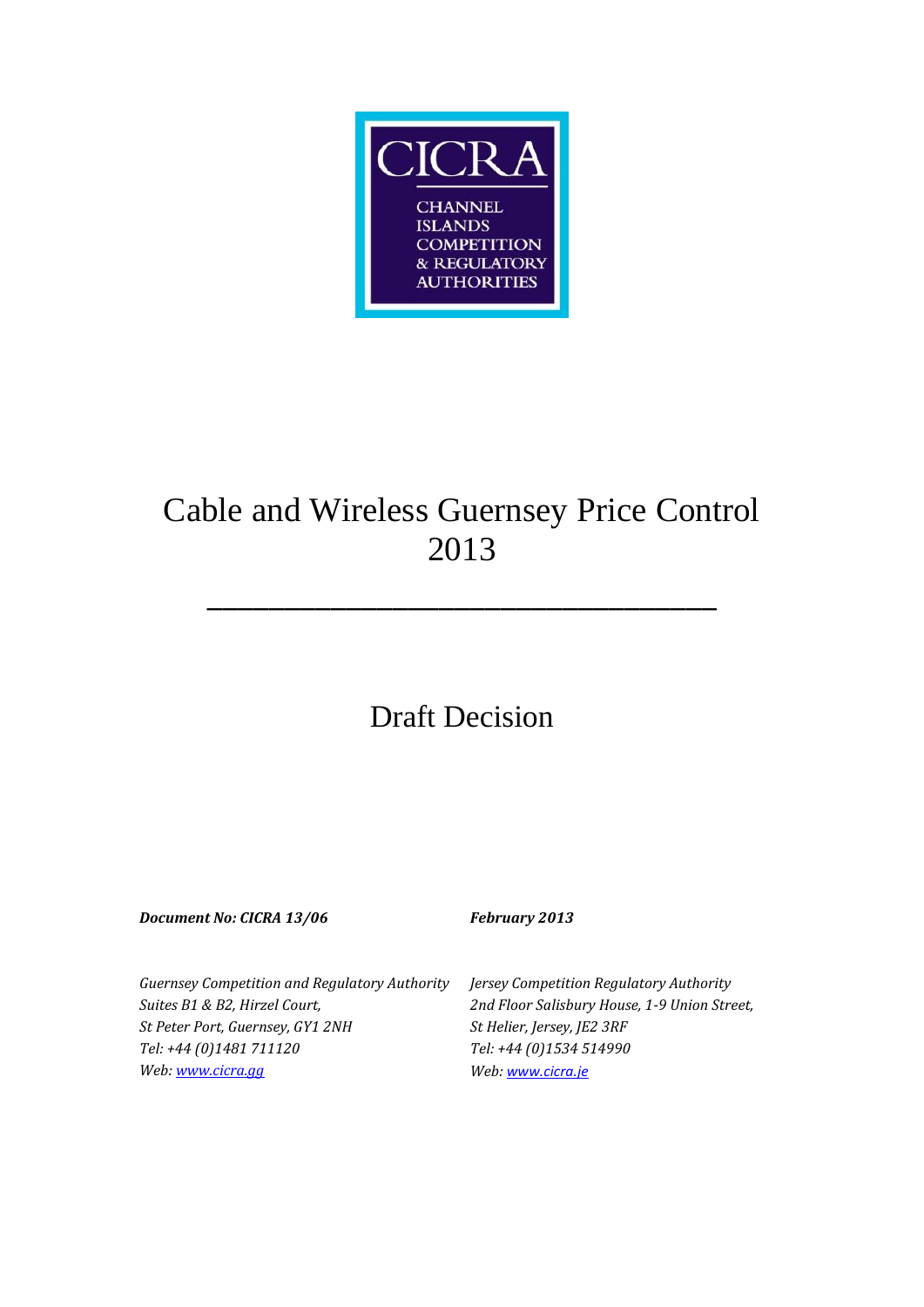## **CONTENTS**

| 3. Legal requirements and Licensing framework3         |  |
|--------------------------------------------------------|--|
|                                                        |  |
|                                                        |  |
| 4. Current price control and subsequent developments 4 |  |
|                                                        |  |
|                                                        |  |
|                                                        |  |
|                                                        |  |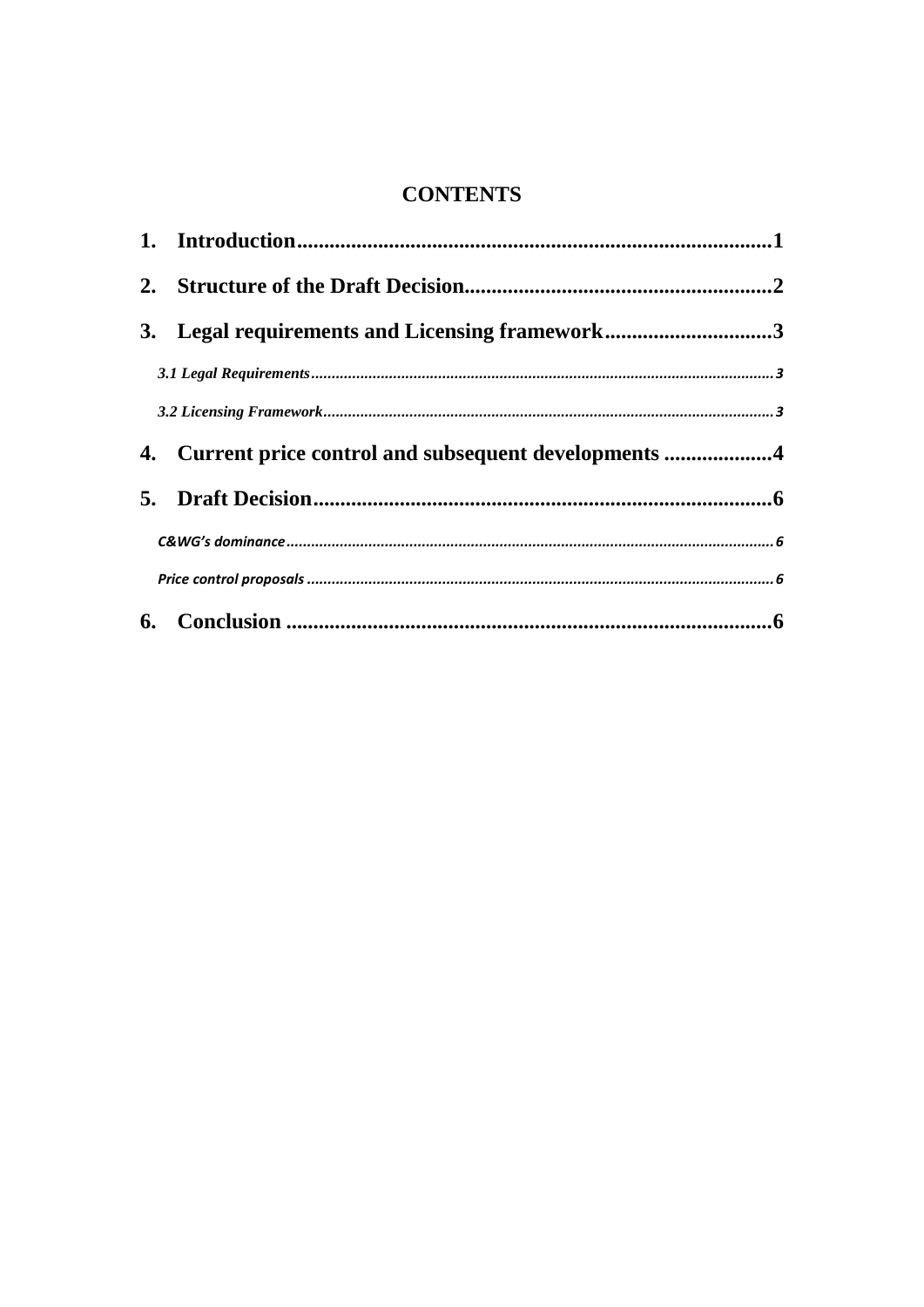#### <span id="page-2-0"></span>**1. Introduction**

On 1st April 2012, Cable and Wireless Guernsey Limited's (*C&WG*) one year price control ended and a decision to allow a rollover of that price control for a further year, to 31<sup>st</sup> March 2013, was made by the predecessor of the Guernsey Competition and Regulatory Authority (*GCRA*), the Office of Utility Regulation (*OUR*), in March 2012.

An ongoing pan-Channel Island project relating to the development of wholesale telecoms markets, involving the Channel Islands Competition and Regulatory Authorities  $(CICRA)^1$  and operators across both Guernsey and Jersey, was relevant to the assessment in 2012 and the decision to allow the rollover. A draft decision was issued in November 2012 with regard to the introduction of wholesale line rental by C&WG (CICRA 12/53), and that draft decision indicated the intention that this access product would become available in the Channel Islands during 2013. However, the need for a price control on certain of C&WG's retail products remains, at least until such access products are available, and a price control rollover therefore offers a more suitable approach in the circumstances.

In this draft decision, the GCRA proposes a rollover of the existing form of the 2012 price control, with some modification, and a freeze on C&WG's price-controlled baskets. This paper sets out these issues further and the basis for this draft decision.

*<sup>1</sup> CICRA consists of the Jersey Competition Regulatory Authority and the Guernsey Competition and Regulatory Authority.*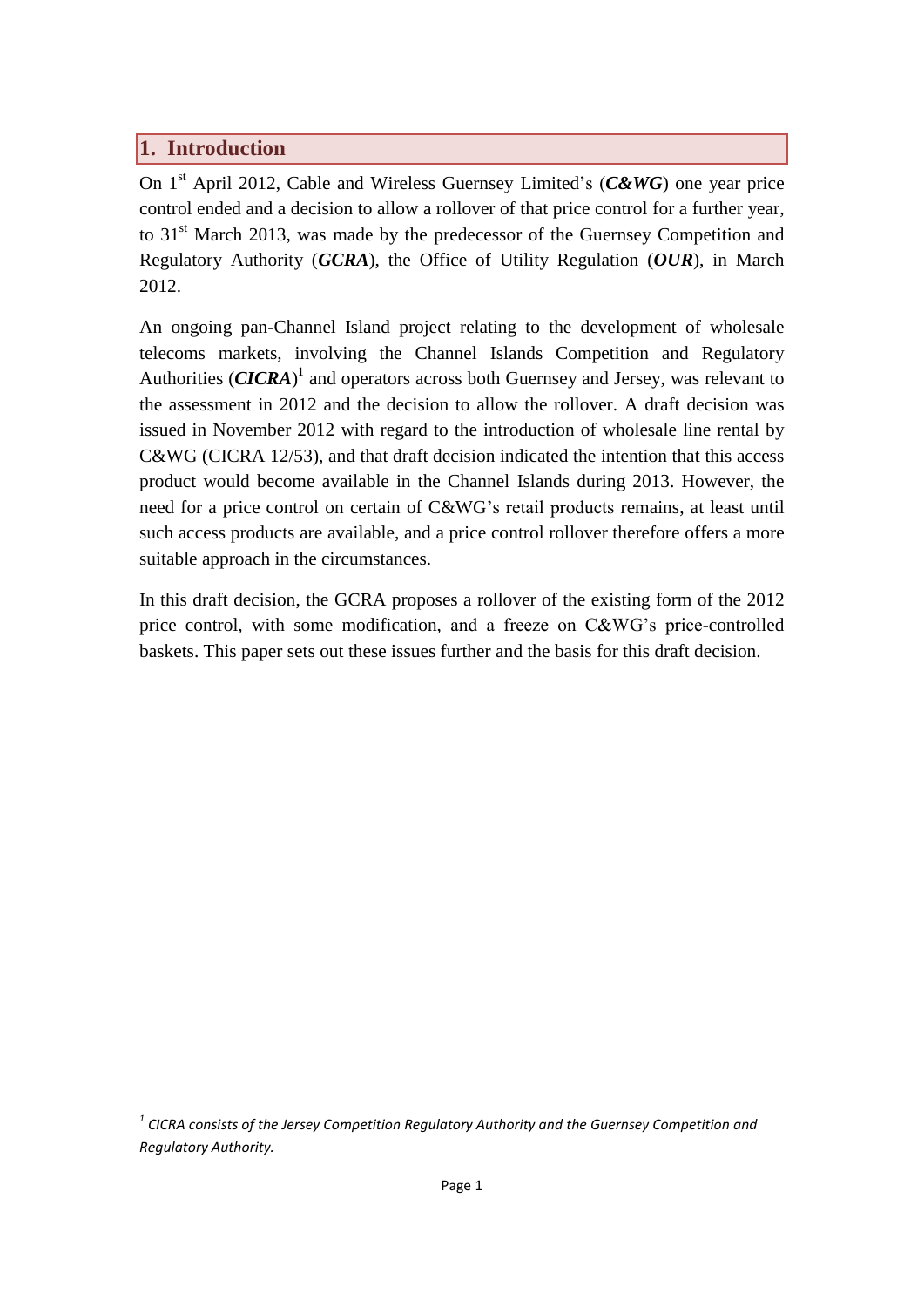#### <span id="page-3-0"></span>**2. Structure of the Draft Decision**

The document is structured as follows:

- Section 3: Sets out key legal and regulatory references relevant to this draft decision.
- Section 4: Describes relevant developments that have informed the draft decision.
- Section 5: Sets out the proposed decision.
- Section 6 : Explains the next steps to finalizing this price control.

Responses to this document should be submitted in writing to:

**GCRA** Suites B1 & B2 Hirzel Court St Peter Port Guernsey GY1 2NH

or by email to info@cicra.gg.

The deadline for responses is 5.00pm on Monday, 18th March.

**All comments should be clearly marked: "Cable & Wireless Guernsey Ltd's Price Control – Draft Decision 2013".**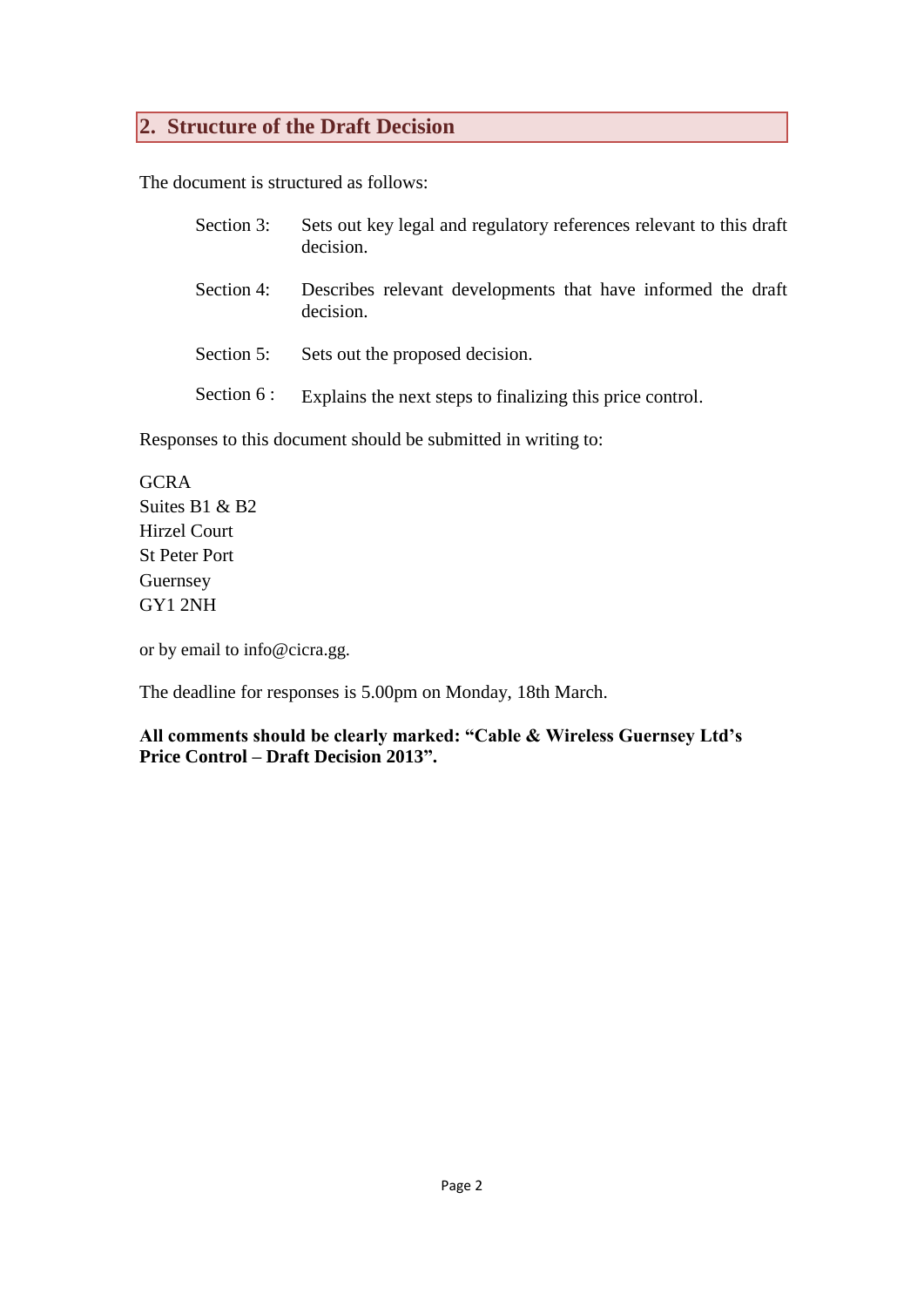#### <span id="page-4-0"></span>**3. Legal requirements and Licensing framework**

#### <span id="page-4-1"></span>**3.1 Legal Requirements**

Section 5(1) of The Telecommunications (Bailiwick of Guernsey) Law, 2001 (*the Telecoms Law*) provides that the GCRA may include in licences such conditions as it considers necessary to carry out its functions. The Telecoms Law specifically provides that such conditions can include (but are not limited to):

- conditions intended to prevent and control anti-competitive behaviour<sup>2</sup>; and
- conditions regulating the price premiums and discounts that may be charged or (as the case may be) allowed by a licensee which has a dominant position in a relevant market<sup>3</sup>.

#### <span id="page-4-2"></span>**3.2 Licensing Framework**

In accordance with these provisions in the Telecoms Law, the Fixed Telecommunications Licence awarded to C&WG includes the following condition<sup>4</sup>:

*"[The GCRA] may determine the maximum level of charges the Licensee may apply for Licensed Telecommunications Services within a Relevant Market in which the Licensee has been found to be dominant. A determination may:*

- *a) provide for the overall limit to apply to such Licensed Telecommunications Services or categories of Licensed Telecommunications Services or any combination of Licensed Telecommunications Services;*
- *b) restrict increases in any such charges or to require reductions in them whether by reference to any formula or otherwise; or*
- *c) provide for different limits to apply in relation to different periods of time falling within the periods to which the determination applies."*

This condition allows the GCRA to regulate the prices that C&WG charges for its telecommunications services in a way and for a time that it deems appropriate, where C&WG has a dominant position in the relevant market.

 $2$  Section 5(1)(c) of the Telecoms Law.

 $3$  Section 5(1)(f) of the Telecoms Law.

*<sup>4</sup>* Condition 31.2.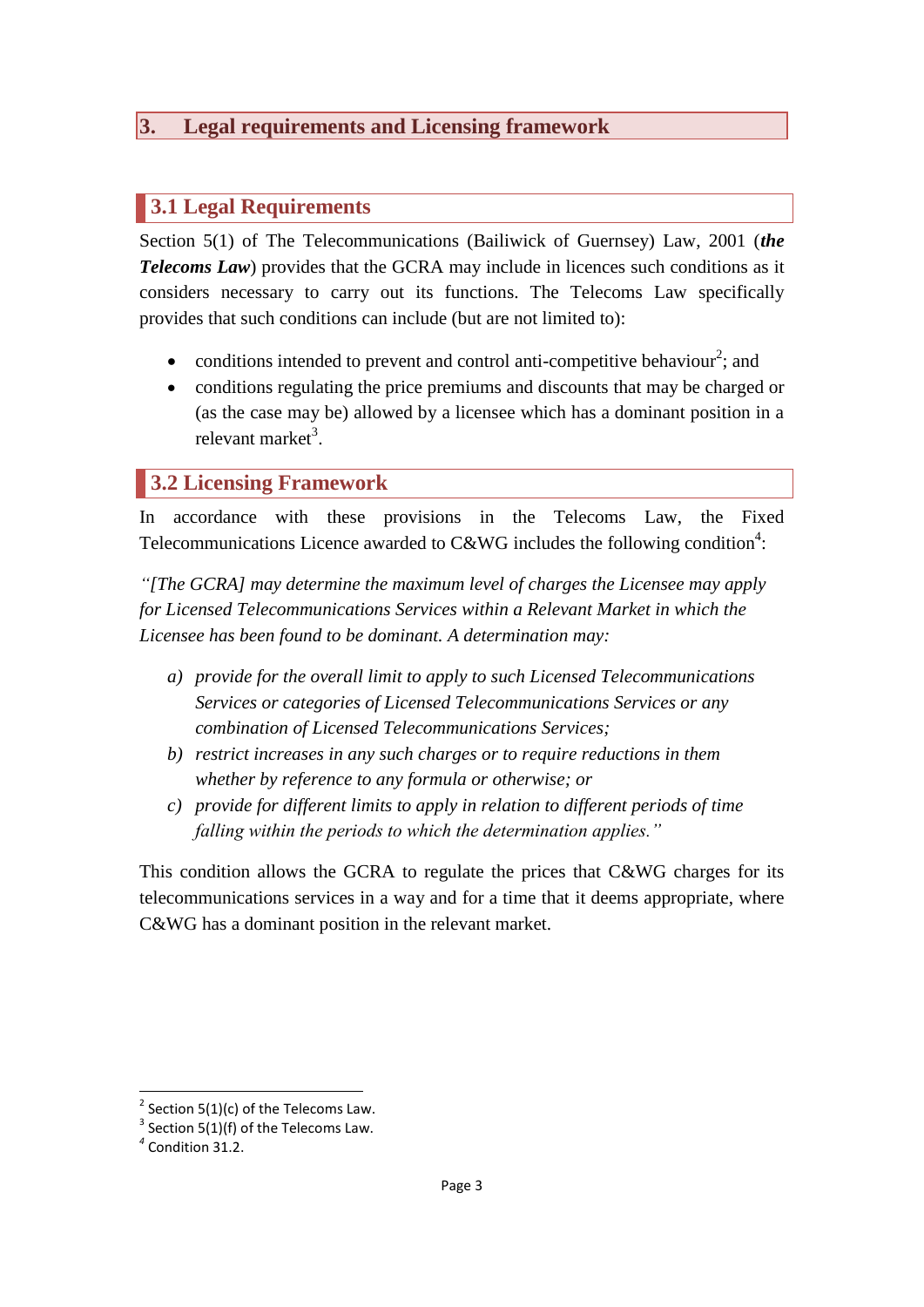#### <span id="page-5-0"></span>**4. Current price control and subsequent developments**

C&WG has not sought increases in the overall price cap for Baskets 1, 4 and 5 for 2013.

The current price control for C&WG comprises three baskets:

- Basket  $1^5$ : Exchange Line Rental, Local Calls and a 'Main' basket<sup>6</sup>
- Basket 4: On-Island Wholesale Leased Lines
- Basket 5: Off-Island Retail Leased Lines

Detail regarding the precise contents of the above baskets is set out in the OUR's decision notice for C&WG's 2008 price control<sup>7</sup>.

A draft decision and an initial notice setting a timeline for the introduction of wholesale line rental in Guernsey and Jersey was issued in November 2012, and this draft decision indicated the intention that this product would be available prior to the end of 2013. This product should assist in further promoting competition in the fixed telecoms market. In light of these developments, as part of its 2013 work programme CICRA proposed to consider whether retail price controls should continue to be set for C&WG and JT (Jersey) Limited (*JT*). In consideration of the above, the GCRA proposes that the overall price caps for Basket 1 and Basket 5 should be frozen for 9 months, until 31 December 2013, which is the point at which the 2013 retail price control for JT expires. This would allow for the timing of any change in price regulation of these two baskets to take place at the same time in both islands.

CICRA also intends to carry out a review into on-island leased lines in Jersey and Guernsey during the second half of 2013 and the timing of this review may not conclude by the end of December 2013. This draft decision therefore proposes to retain an overall price cap on the products of Basket 4 until a review of this specific product set has been carried out, rather than the  $31<sup>st</sup>$  December 2013 deadline as for the other two baskets..

*<sup>5</sup> In the 2008 price control decision the components of this basket were separated into Baskets 1, 2 & 3 but were combined into a single basket in the 2012 control decision.*

*<sup>6</sup> This term refers to the products that used to be included in a single Basket 3 ('Main' Basket); such products included Fixed Line local ISP calls, Fixed Line non-geographic calls charged at local rate, Fixed Line Jersey and National calls, Fixed Line non-geographic calls charged at national rate, Fixed Line international calls, Fixed Line calls to Guernsey mobiles, Fixed Line calls to Other mobiles, Public Payphones, Exchange Line connection and ISDN services.*

*<sup>7</sup> Document No: OUR 08/07, February 2008*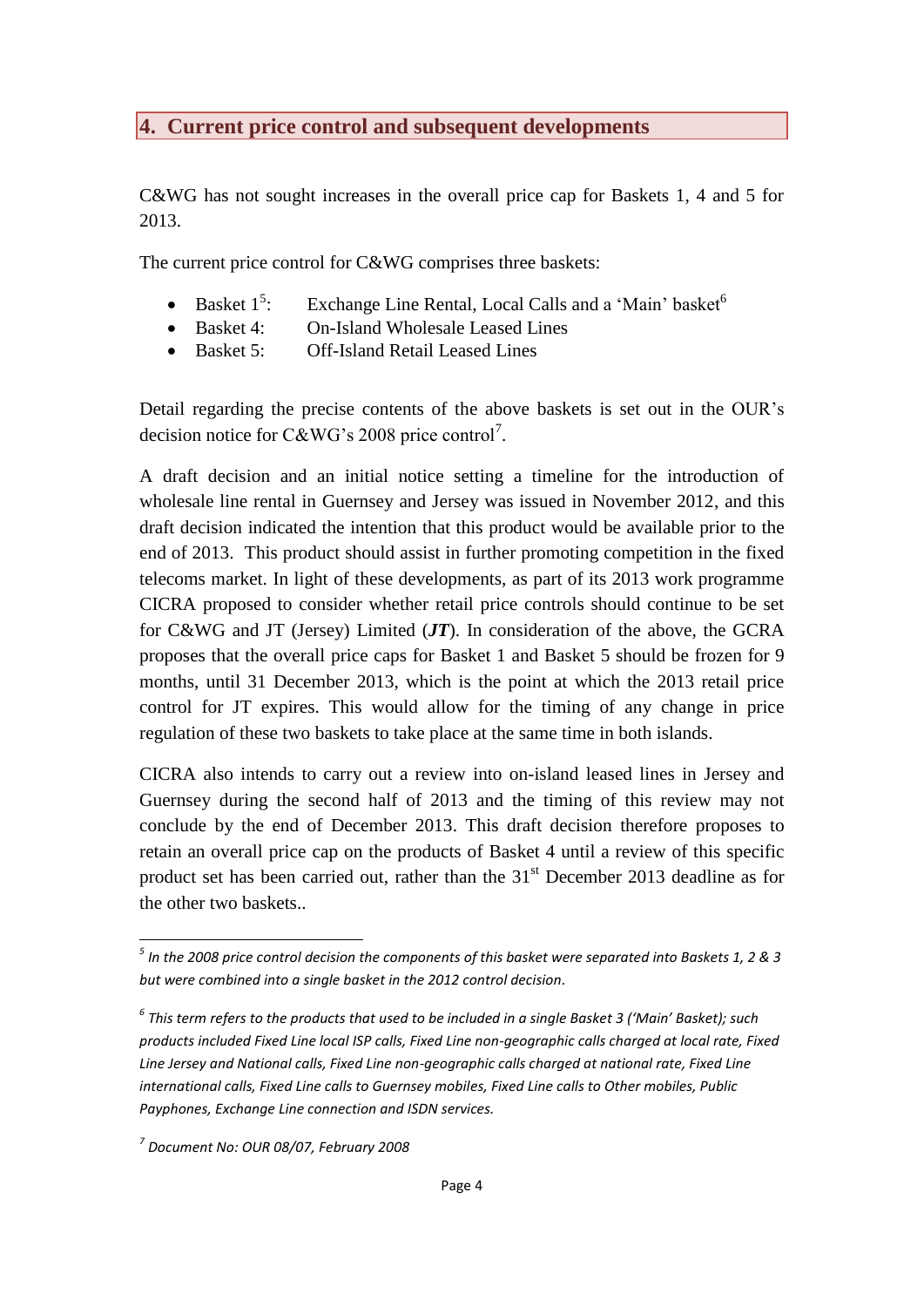Off-island connectivity charges have been identified as an area of priority for the States of Jersey and Guernsey and CICRA is currently contributing to the deliberations of the ICT Strategy Group for the States of Guernsey in this area. In light of this on-going review, the GCRA proposes the overall cap on prices in Basket 5 (ie retail prices for off-island leased lines) should be frozen over the period of this control.

In this 2013 control, the cap on Basket 4 and Basket 5, C&WG's on-island wholesale prices and off-island retail products, will apply at the aggregate level only and not to individual services within those baskets. C&WG would therefore be able to rebalance charges within these baskets which it was restricted from doing in previous controls.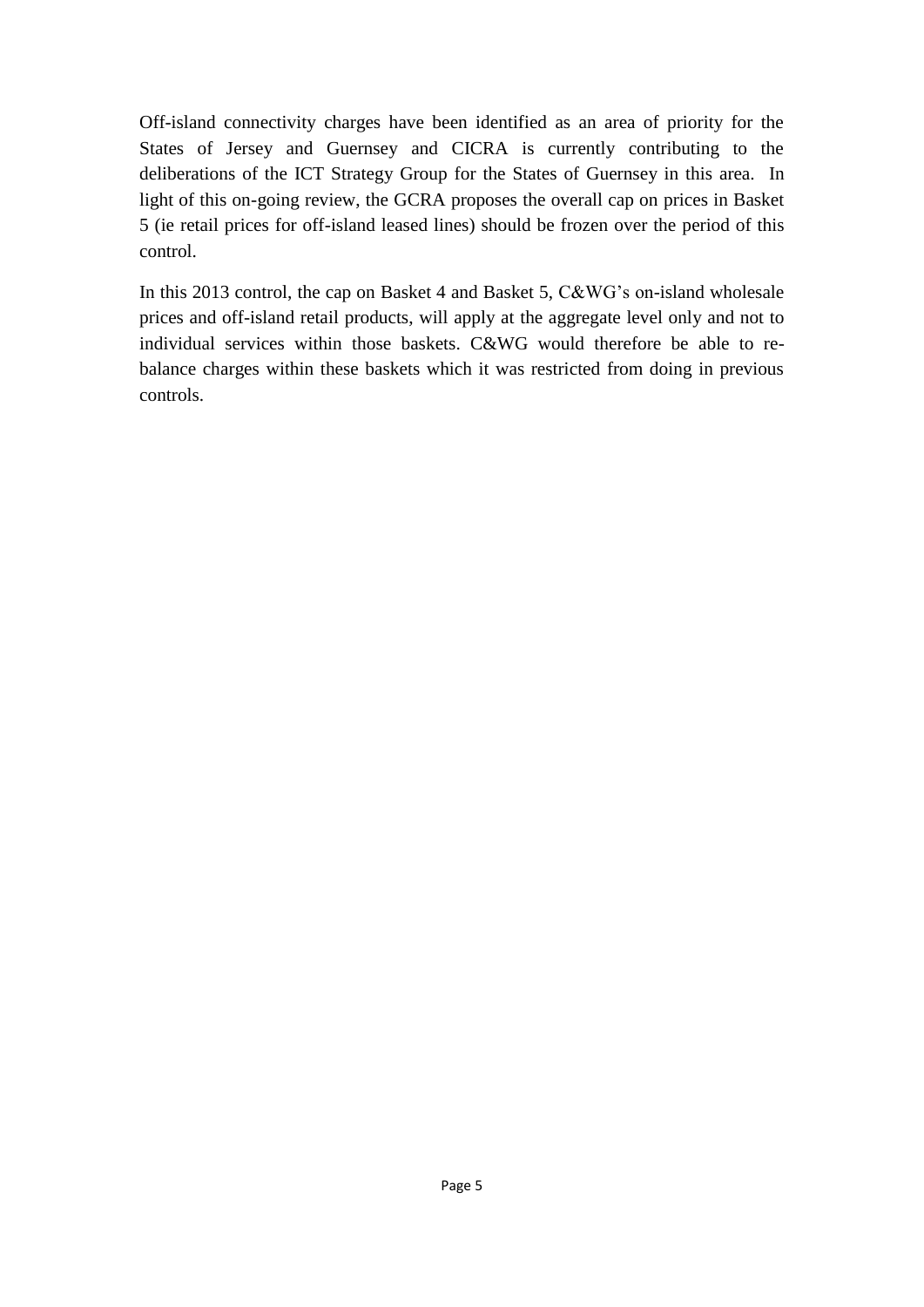## <span id="page-7-0"></span>**5. Draft Decision**

#### <span id="page-7-1"></span>*C&WG's dominance*

The GCRA does not see a basis for revisiting the finding of dominance by C&WG in the relevant markets at this stage. Market reviews are likely to be carried out on a pan-Channel Island basis in late 2013 or early 2014, at which point these findings of dominance may be revisited.

#### <span id="page-7-2"></span>*Price control proposals*

The tables below set out the price controls proposed.

Baskets 1 and 5 would continue to be subject to the standard price control:

| <b>Basket</b>   Description                    | <b>Control proposed</b> | <b>Expiry</b>                |  |
|------------------------------------------------|-------------------------|------------------------------|--|
| Exchange line rental, Local   Frozen (RPI–RPI) |                         | $\vert 31 \vert$<br>December |  |
| Calls and Main                                 |                         | 2013                         |  |
| Off-island leased lines (retail)               | Frozen (RPI-RPI)        | <sup>31</sup><br>December    |  |
|                                                |                         | 2013                         |  |

C&WG would be permitted to rebalance prices of individual products within Basket 5, provided that the overall weighted average of prices did not increase (with weights for individual products established by the value of sales for each product in the year to 31 March 2013).

| On-island   | leased | $lines \mid Frozen (RPI-RPI)$ |         | Until replaced |
|-------------|--------|-------------------------------|---------|----------------|
| (wholesale) |        |                               | by      | further        |
|             |        |                               | control | or             |
|             |        |                               | removed |                |

<span id="page-7-3"></span>The price cap applying to Basket 4 would remain in place, pending the results of the review of on-island leased lines. However, C&WG would be permitted to rebalance prices of individual products within Basket 4, provided that the overall weighted average of prices did not increase (with weights for individual products established by the value of sales for each product in the year to 31 March 2013).